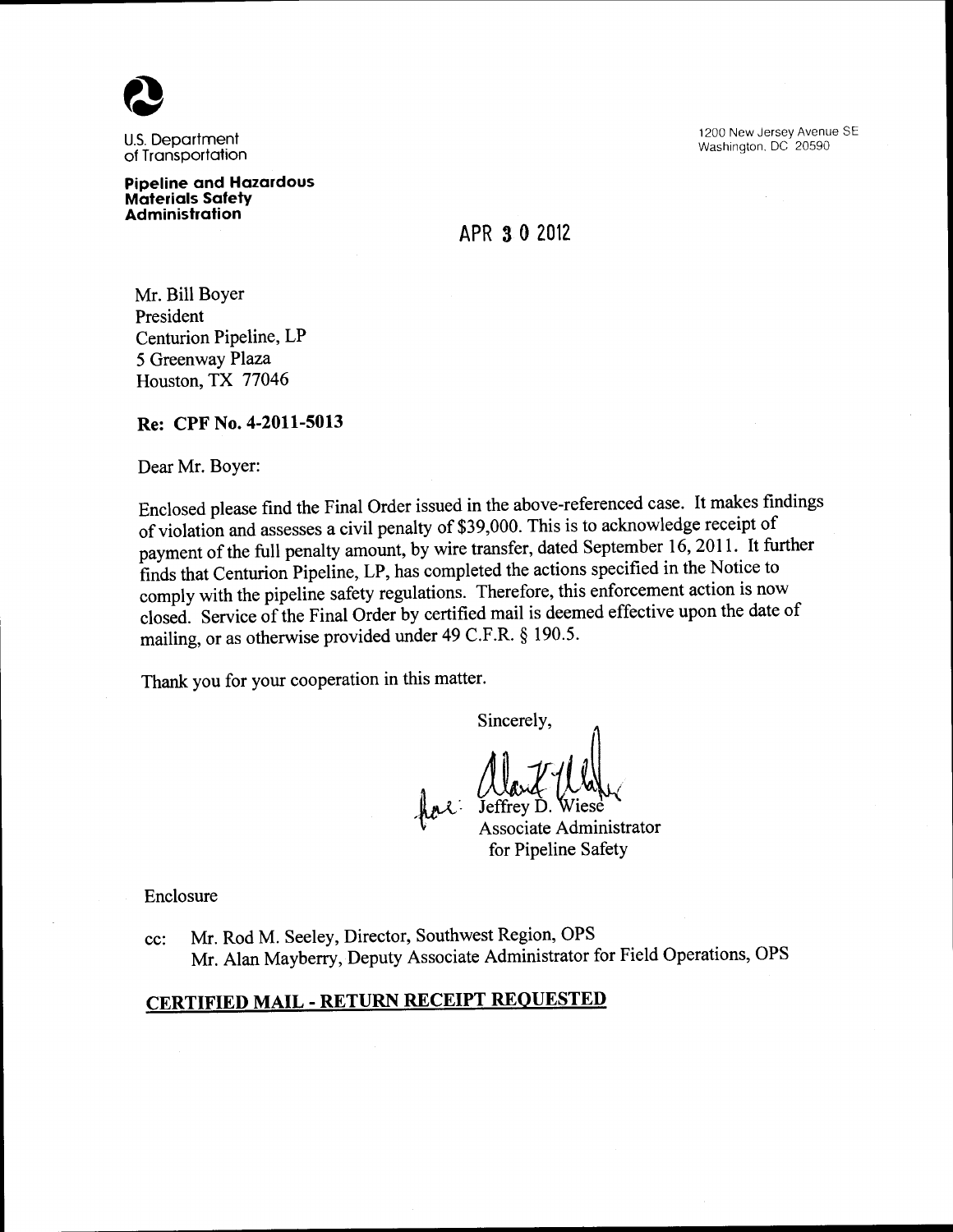# U.S. **DEPARTMENT OF TRANSPORTATION PIPELINE AND HAZARDOUS MATERIALS SAFETY ADMINISTRATION OFFICE OF PIPELINE SAFETY WASHINGTON, D.C. 20590**

) ) ) ) ) )

**In the Matter of** 

**Centurion Pipeline, LP,** 

**CPF No. 4-2011-5013** 

**Respondent.** 

#### **FINAL ORDER**

Between October 2010 and July 2011, pursuant to 49 U.S.C. § 60117, a representative of the Pipeline and Hazardous Materials Safety Administration (PHMSA), Office of Pipeline Safety (OPS), conducted an investigation of an accident involving Centurion Pipeline, LP's (Centurion or Respondent) hazardous liquid pipeline system at the company's Slaughter Station near Sundown, Texas. Centurion, a subsidiary of Occidental Petroleum Corporation, operates approximately 2,750 miles of pipelines from southeast New Mexico to Cushing, Oklahoma.

The investigation arose out of an October 10,2010 accident during which approximately 10,000 barrels of crude oil were released at Slaughter Station. As a result of the investigation, the Director, Southwest Region, OPS (Director), issued to Respondent, by letter dated August 17, 2011, a Notice of Probable Violation, Proposed Civil Penalty and Proposed Compliance Order (Notice). In accordance with 49 C.P.R.§ 190.207, the Notice proposed finding that Centurion had failed to report the accident at the earliest practicable moment, in violation of 49 C.P.R.§ 195.52, and had committed various other violations of 49 C.F.R. Part 195. The Notice proposed assessing a civil penalty of \$39,000 and ordering Respondent to take certain measures to correct the alleged violations. The Notice also included a warning item, which required no further action but warned the operator to correct the probable violation or face future possible enforcement action.

Centurion responded to the Notice by letter dated September 16, 2011 (Response). The company did not contest the allegations of violation and paid the proposed civil penalty of \$39,000, as provided in 49 C.F.R. § 190.227. The company also provided information concerning the corrective actions it had taken and submitted copies of its revised procedures. Payment of the penalty serves to close the case with prejudice to Respondent. Centurion did not request a hearing and therefore has waived its right to one.

<sup>1</sup> http://www.centurionpipeline.com (last accessed April20, 2012).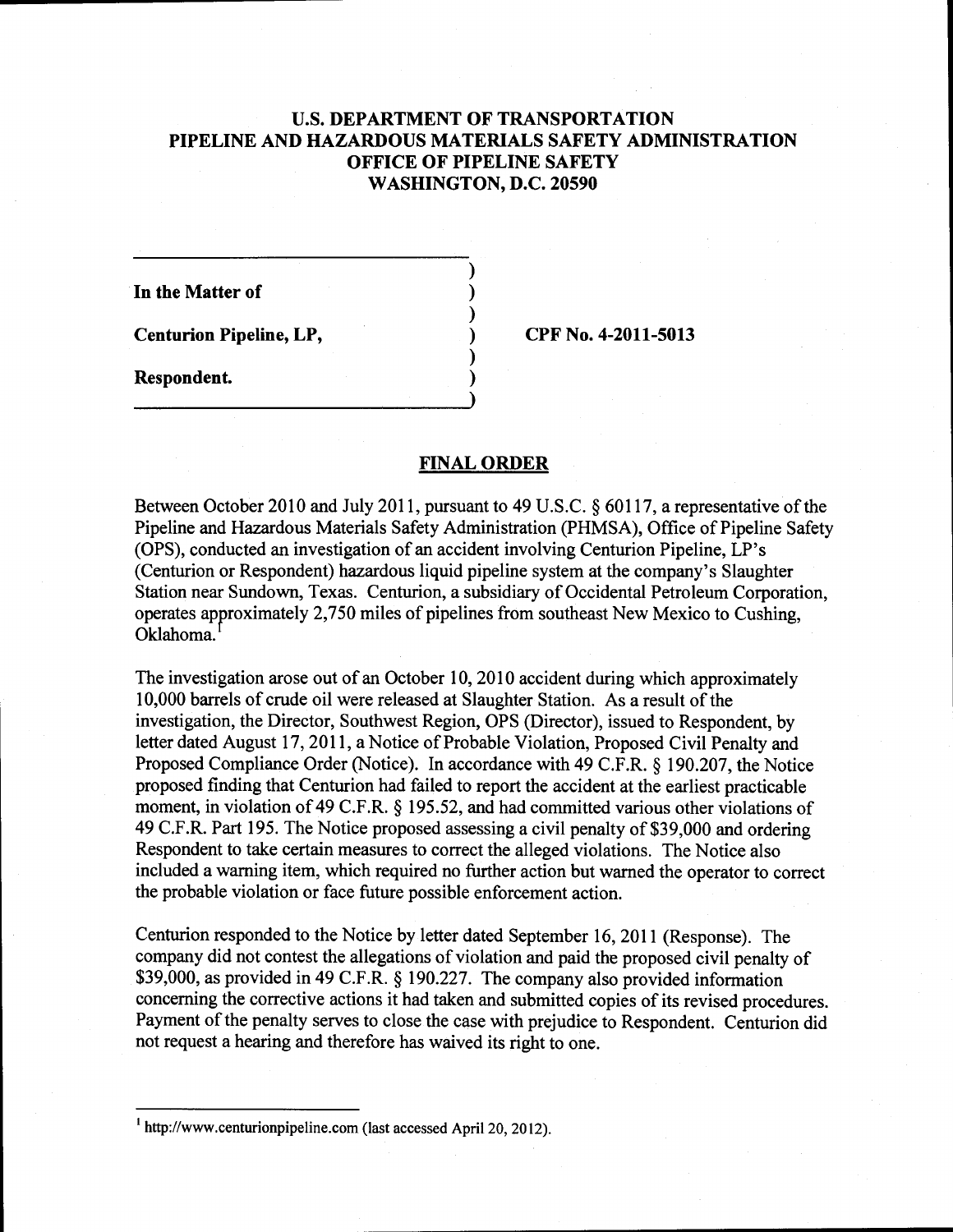### **FINDINGS OF VIOLATION**

The Notice alleged that Respondent violated 49 C.P.R. Part 195, as follows:

**Item 1:** The Notice alleged that Respondent violated 49 C.P.R.§ 195.52(a)(3), which states:

## § **195.52 Telephonic notice of certain accidents.**

(a) At the earliest practicable moment following discovery of a release of the hazardous liquid or carbon dioxide transported resulting in an event described in  $\S$  195.50, the operator of the system shall give notice, in accordance with paragraph (b) of this section, of any failure that:

 $(1) \ldots$ 

(3) Caused estimated property damage, including cost of cleanup and recovery, value of lost product, and damage to the property of the operator or others, or both, exceeding \$50,000.

The Notice alleged that Respondent violated 49 C.F.R. § 195.52(a)(3) by failing to file a telephonic notice with the National Response Center (NRC) at the earliest practicable moment following discovery of a release of product that met the threshold of  $\S$  195.50. The Notice alleged that Centurion's accident at Slaughter Station met the reporting criteria of§ 195.52 because it caused estimated property damage, including cleanup and recovery, value of lost product, and damage to the property of the operator or others exceeding \$50,000? The release was discovered at 7:35a.m. on the morning of October 11, 2010, and was reported to Centurion's Central Control at 7:45 a.m. However, Centurion did not make the telephonic notice to the NRC until2:16 p.m., almost seven hours later (Report No. 956628).

Section 195.52 requires that operators report accidents meeting the criteria in§ 195.50 at the "earliest practicable moment following discovery." Historically, PHMSA has interpreted this as being between 1-2 hours because the circumstances surrounding most liquid pipeline accidents have shown that operators generally have sufficient opportunity within a few hours to make an informed decision as to whether or not they must make an emergency notification to the NRC.

In addition, PHMSA has consistently communicated to the industry its need to evaluate the cause of incidents early on and not to wait until after evidence has become outdated or stale. PHMSA has issued two alert notices, dated April 15, 1991 (ALN-91-01) and August 30, 2002 (ADB-02-04), providing guidance to the industry on PHMSA's understanding of the term "earliest practicable moment."3 This guidance and the interpretation letters preceding the advisory bulletins state that PHMSA interprets the term "earliest practicable moment" as being between 1- 2 hours.

In its Response, Centurion did not contest this allegation of violation. Accordingly, after considering all of the evidence, I find that Centurion violated 49 C.F.R.  $\S$  195.52(a)(3) by failing to report this accident at the earliest practicable moment.

<sup>&</sup>lt;sup>2</sup> Centurion notified the NRC after making the decision that the cleanup costs could exceed \$50,000. Centurion listed the estimated costs to the operator in its initial Accident Report at \$64,130. *See* Report No. 20100240-15363, Pipeline Safety Violation Report (Violation Report), (August 17, 2011) (on file with PHMSA), Exhibit D.

<sup>&</sup>lt;sup>3</sup> See http://www.phmsa.dot.gov/pipeline/regs/advisory-bulletin for a list of PHMSA advisory bulletins.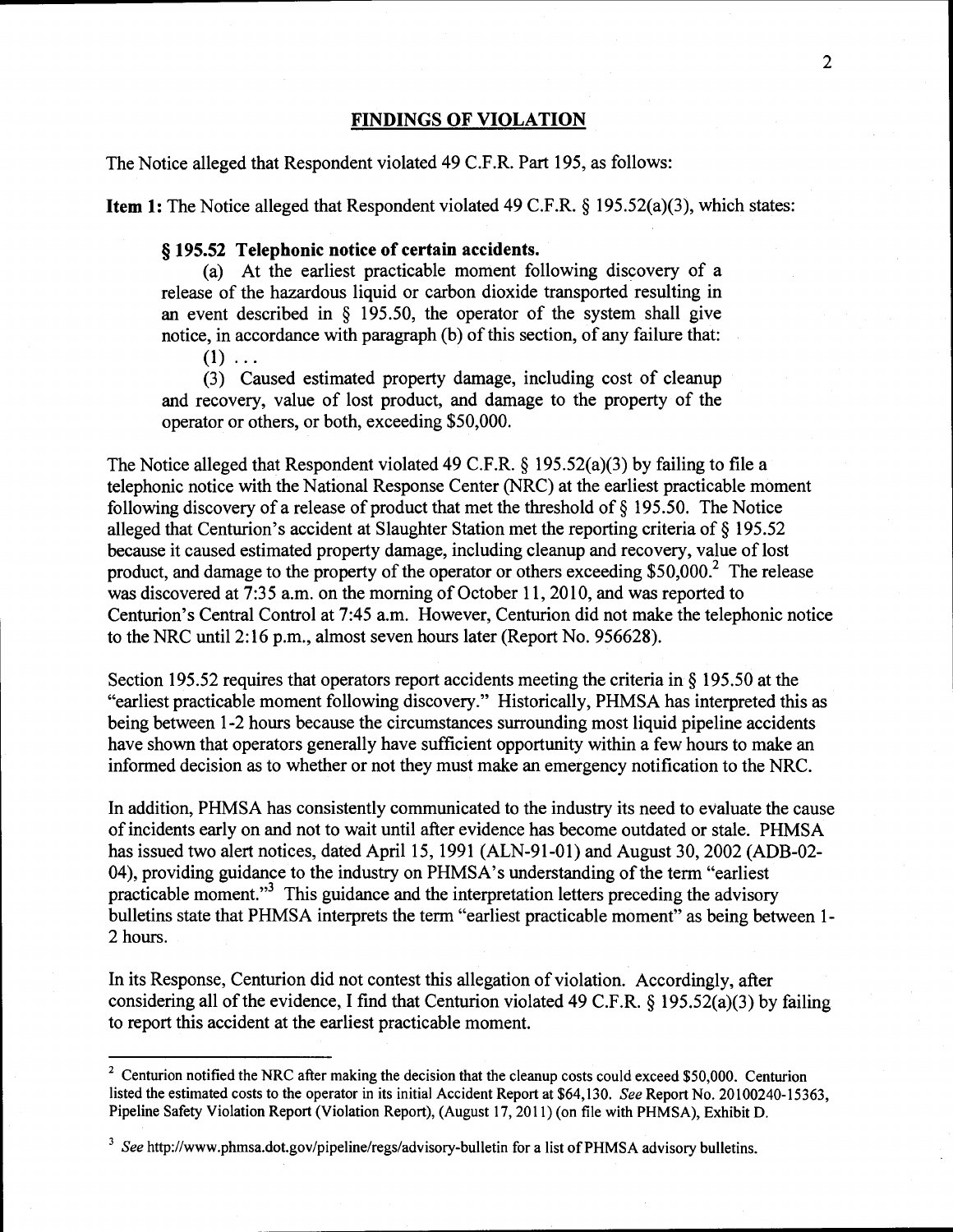# **Item 3:** The Notice alleged that Respondent violated 49 C.F.R. § 195.505(g), which states:

### § **195.505 Qualification program.**

Each operator shall have and follow a written qualification program. The program shall include provisions to:

 $(a) \ldots$ 

(g) Identify those covered tasks and the intervals at which evaluation of the individual's qualifications is needed.

The Notice alleged that Respondent violated 49 C.F.R. § 195.505(g) by failing to follow its own operator qualification (OQ) program. Specifically, it alleged that Centurion failed tore-qualify control center personnel as frequently as prescribed by the company's OQ program, which stated that the re-evaluation interval for Task 0-1, "Operate Pipeline System from Control Center," was one year. PHMSA inspectors discovered, however, that Centurion had only been re-evaluating control center personnel every three to four years.

In its Response, Centurion did not contest the alleged violation and confirmed that it had requalified all Control Center operators as of May 25, 2011. Centurion also reviewed and revised its procedures to ensure that the required annual frequency of review was consistently applied. Accordingly, I find that Respondent violated 49 C.F.R. § 195.505(g) by failing to follow its own written OQ program.

**Item 4:** The Notice alleged that Respondent violated 49 C.F.R. § 195.54(b), which states:

## § **195.54 Accident reports.**

(a) Each operator that experiences an accident that is required to be reported under § 195.50 shall as soon as practicable, but not later than 30 days after discovery of the accident, prepare and file an accident report on DOT Form 7000-1, or a facsimile.

(b) Whenever an operator receives any changes in the information reported or additions to the original report on DOT Form 7000-1, it shall file a supplemental report within 30 days.

The Notice alleged that Respondent violated 49 C.F.R. § 195.54(b) by failing to file a supplemental accident report within 30 days of receiving changes in the information originally reported. Specifically, it alleged that Centurion failed to update the release amount for its October 10, 2010 accident after learning of revised spill estimates. The original report filed on November 10, 2010 (report  $#20100240-15363$ ) indicated that 10,000 barrels had been released. Centurion filed three supplemental accident reports (report #s 20100240-15375, 20100240- 15436, and 20100240-15454) yet provided no updated release amount in any of these reports.

During the investigation, PHMSA reviewed Centurion's Supervisory Control and Data Acquisition (SCADA) records and determined that the leak most likely occurred at 5:00 p.m. on October 10, 2010, and that approximately 18,600 barrels had most likely been released. PHMSA inspectors also discovered that the vacuum trucks deployed for cleanup of the accident had removed approximately 11,750 barrels of product, which exceeded Centurion's original 10,000barrel release estimate.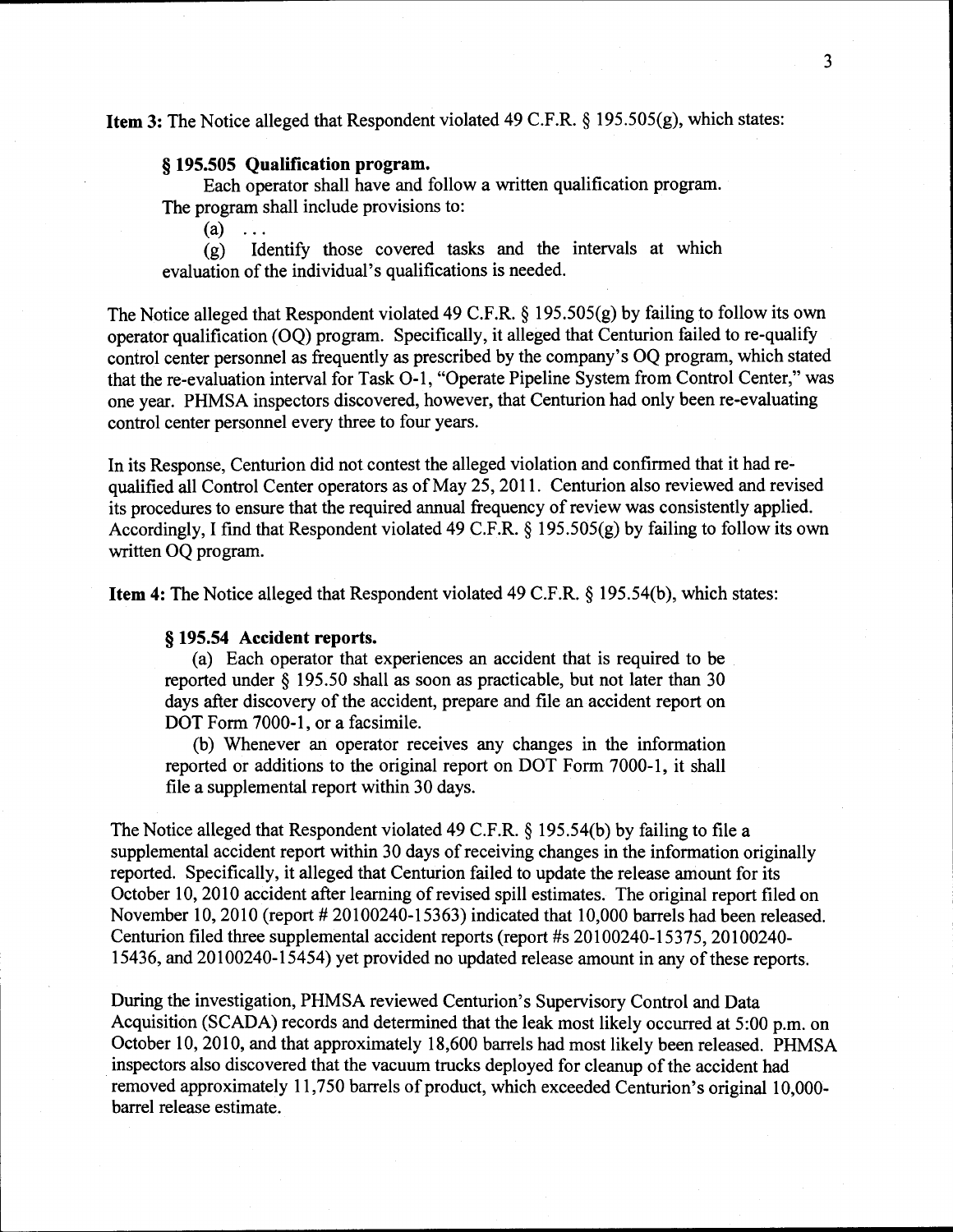Centurion did not contest the probable violation but stated that it had made its best estimate of the release amount using data from its Control Center and volumetric calculations from the amount of oil recovered and the amount of product in the remediated soil. Centurion also stated that in its experience, vacuum trucks usually picked up 4-8% sediment and therefore the 11,750 barrel estimate may not have been accurate.

After considering all of the evidence, I find that Respondent violated 49 C.F.R. § 195.54(b) by failing to submit a supplemental accident report (DOT Form 7000-1) with an updated spill amount.

These findings of violation will be considered prior offenses in any subsequent enforcement action taken against Respondent.

#### **ASSESSMENT OF PENALTY**

Under 49 U.S.C. § 60122, Respondent is subject to an administrative civil penalty not to exceed \$100,000 per violation for each day of the violation, up to a maximum of \$1,000,000 for any related series of violations. In determining the amount of a civil penalty under 49 U.S.C. § 60122 and 49 C.F.R. § 190.225, I must consider the following criteria: the nature, circumstances, and gravity of the violation, including adverse impact on the environment; the degree of Respondent's culpability; the history of Respondent's prior offenses; the Respondent's ability to pay the penalty and any effect that the penalty may have on its ability to continue doing business; and the good faith of Respondent in attempting to comply with the pipeline safety regulations. In addition, I may consider the economic benefit gained from the violation without any reduction because of subsequent damages, and such other matters as justice may require. The Notice proposed a total civil penalty of \$39,000 for the violations cited above.

**Item 1:** The Notice proposed a civil penalty of \$7,500 for Respondent's violation of 49 C.F.R. § 195.52, for failing to submit a telephonic notice at the earliest practicable moment after discovering a crude oil release at its facility. Centurion did not contest either the allegation of violation or the proposed penalty amount. Accordingly, having reviewed the record and considered the penalty assessment criteria, I assess Respondent a civil penalty of \$7,500 which has already been remitted.

**Item 3:** The Notice proposed a civil penalty of \$31,500 for Respondent's violation of 49 C.F.R. § 195.505(g), for failing to follow the company's own OQ procedures for requalifying personnel. Centurion did not contest either the allegation of violation or the proposed penalty amount. Accordingly, having reviewed the record and considered the penalty assessment criteria, I assess Respondent a civil penalty of \$31,500, which has already been remitted.

In summary, upon review of all the evidence and consideration of the assessment criteria for each of the Items cited above, I assess Respondent a total civil penalty of \$39,000, which has already been remitted.